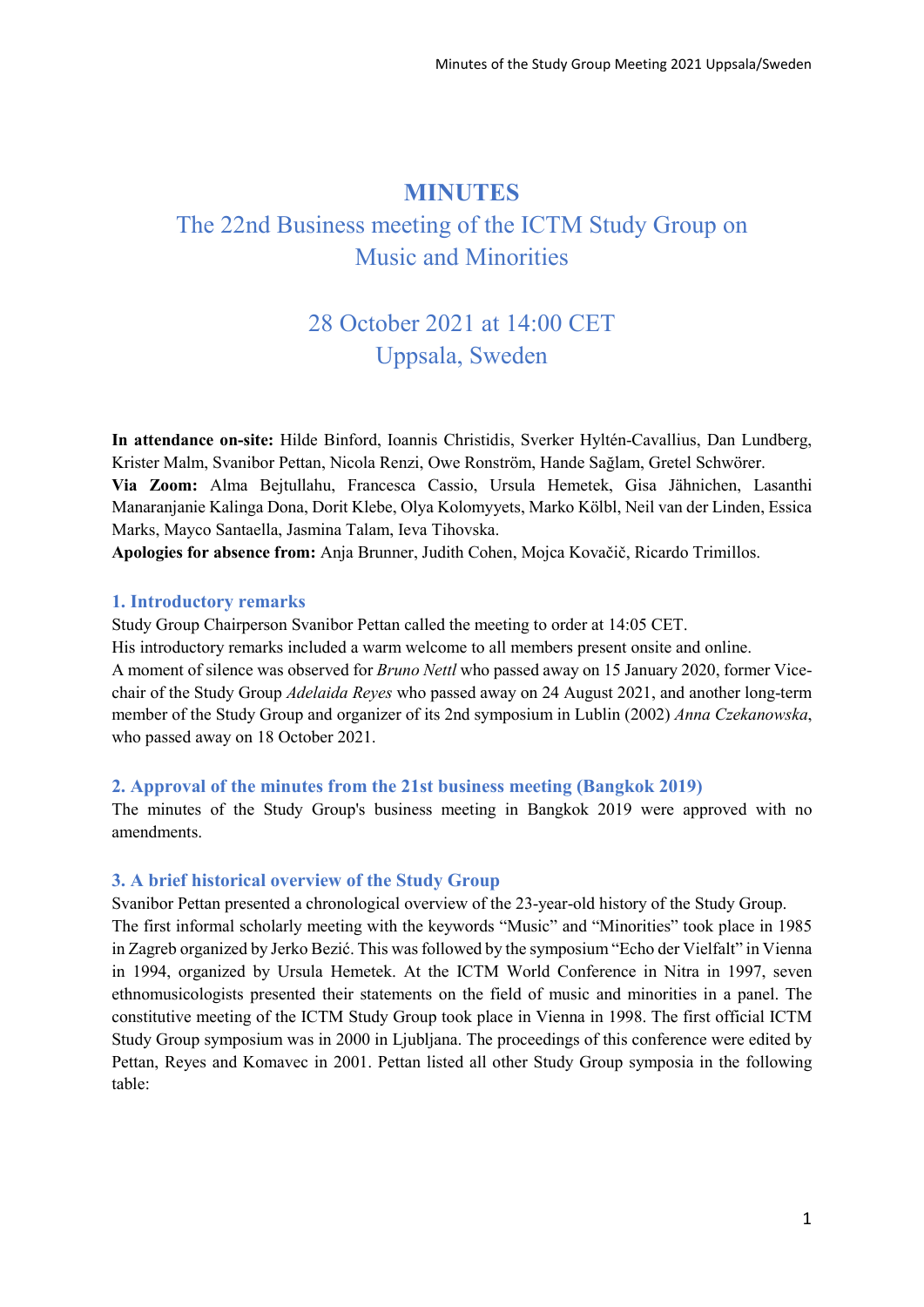| <b>ICTM</b><br><b>StG</b><br><b>Symposium</b> | <b>Location</b>        | <b>Themes (selection)</b>                                               | <b>Publication</b>                |
|-----------------------------------------------|------------------------|-------------------------------------------------------------------------|-----------------------------------|
| 2nd symposium,                                | LUBLIN, POLAND         | Borderlands, migrants,                                                  | Czekanowska et al.                |
| 2002                                          |                        | religious minorities                                                    | (2004)                            |
| 3rd symposium,                                | ROČ, CROATIA           | Emic-etic, multiple ident.                                              | Ceribašić and Haskell             |
| 2004                                          |                        | marginality, AE                                                         | (2006)                            |
| 4th symposium,                                | VARNA, BULGARIA        | Hybridity, min-min, race-                                               | Statelova et al.                  |
| 2006                                          |                        | class-gender                                                            | (2008)                            |
| 5th symposium,                                | PRAGUE, CZECHIA        | Roma, media, cultural policy,                                           | Jurkova and Bidgood               |
| 2008                                          |                        | safeguarding                                                            | (2009)                            |
| 6th symposium,                                | HANOI, VIETNAM         | With AE StG. Education,                                                 | Hemetek                           |
| 2010                                          |                        | sustainability                                                          | (2012)                            |
| 7th symposium,                                | ZEFAT, ISRAEL          | Minority nationalism,                                                   | Marks et al.                      |
| 2012                                          |                        | representation on film                                                  | (2014)                            |
| 8th symposium,                                | OSAKA, JAPAN           | Tourism, gender and sexual                                              | Terada et al.                     |
| 2014                                          |                        | minorities                                                              | (2021)                            |
| symposium,<br>9th -<br>2016                   | RENNES, FRANCE         | Local languages, minorities<br>within minorities                        | Defrance<br>(2019)                |
| 10th symposium,                               | VIENNA, AUSTRIA        | With M&G StG. Terms, dis-                                               | Sağlam and Kölbl                  |
| 2018                                          |                        | location and re-location                                                | (forth. 2022)                     |
| 11th symposium,<br>2021                       | <b>UPPSALA, SWEDEN</b> | National cultural heritage,<br>ecological issues,<br>theory and methods | Lundberg and Ronström<br>(forth.) |

#### **4. Executive committee report**

Hande Sağlam reported on the membership status: currently the study group has 186 members from 49 countries from 5 continents (Asia, Australia, Europe, North America, and South America,).

Report on the vice chair elections that occurred in 2021:

After the resignation of Adelaida Reyes, the executive members of the Study Group announced a call for nominations and received 2 nominations. As a result of the election conducted by the ICTM Secretariat, Mayco Santaella was elected for the position of Vice-chair (June 2021). Mayco Santaella welcomed the Study Group members and briefly introduced himself.

## **5. Local arrangements committee report**

The LAC of the 11<sup>th</sup> symposium was composed of Charlotte Hyltén-Cavallius, Sverker Hyltén-Cavallius (chair), Mischa van Kan, Dan Lundberg, and Oscar Pripp.

Sverker Hyltén-Cavallius reported on the organisational steps of the symposium and described technical specifics regarding the streaming. He emphasised excellent cooperation between the participating institutes, the university and the technical team. He also emphasised the importance of on-site participation, which we all missed during the pandemic.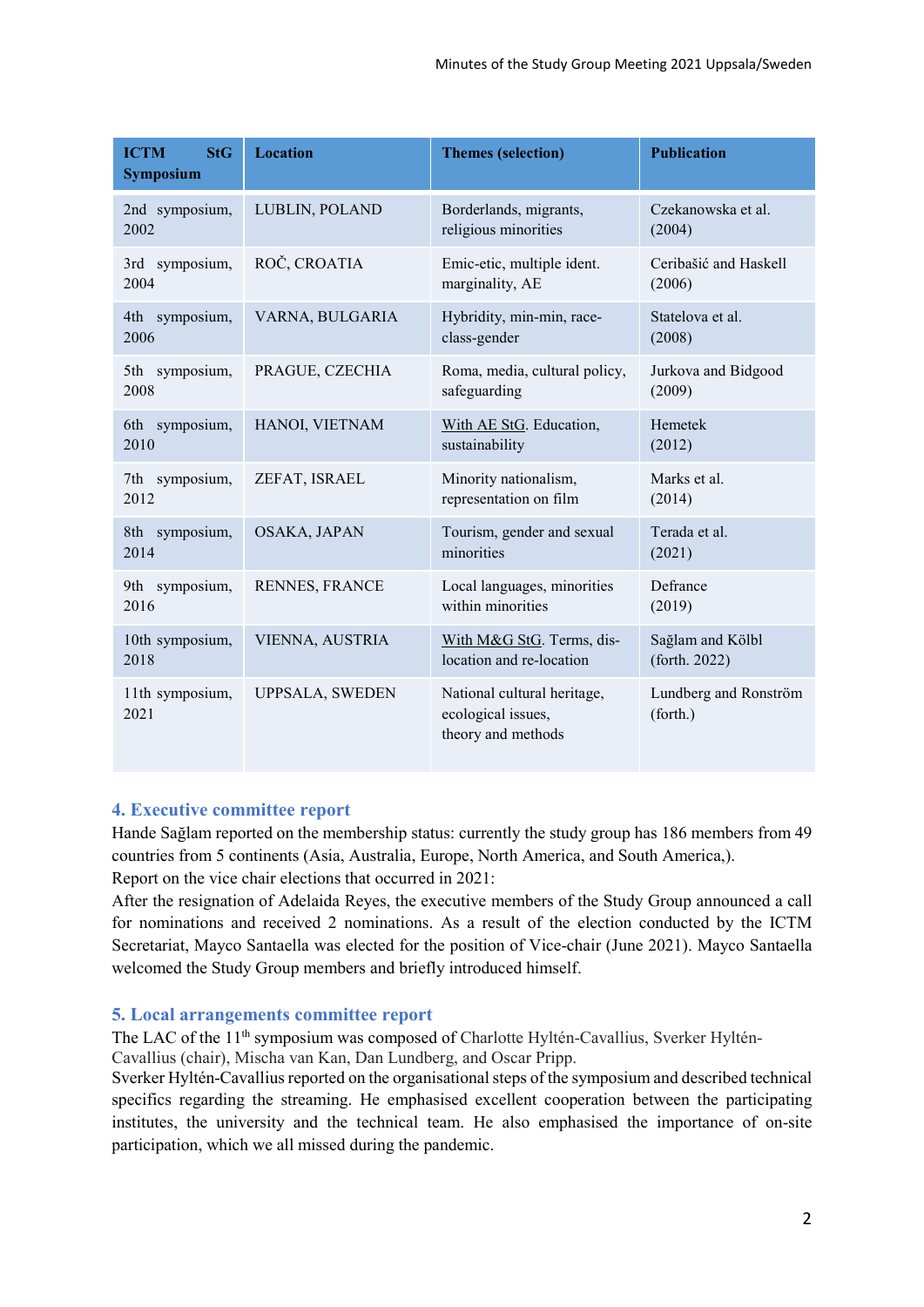## **6. Programme committee report**

The PC of the 11<sup>th</sup> symposium was composed of Cassandre Balosso-Bardin, Sverker Hyltén-Cavallius, Svanibor Pettan (Chair), Adelaida Reyes, Hande Sağlam, and Jasmina Talam.

Svanibor Pettan provided information about the proposals and presentations: 39 abstracts were submitted and 37 of them were accepted. 32 papers were presented, 7 of these onsite and the rest online, via Zoom. The participants were from 19 countries from 4 continents (Asia, Australia, Europe, and North America).

## **7. The 11th symposium-related publication**

Dan Lundberg and Owe Ronström presented the LAC's intention to publish the symposium-related articles in *Puls – Journal for Ethnomusicology and Ethnochoreology,* a peer-reviewed online scholarly journal [\(https://musikverket.se/svensktvisarkiv/puls-2/?lang=en\)](https://musikverket.se/svensktvisarkiv/puls-2/?lang=en). The two of them will be the guesteditors. The deadline for article submissions is 8 April 2022. Everyone who presented a paper in the symposium will receive an official invitation with the instructions. Ronström indicated that some symposium participants might receive an invitation to serve in the reviewing process.

## **8. Elections (Chair and Secretary)**

Svanibor Pettan announced that after a period of four years, elections should take place before the end of the year 2021. He invited those Study Group members who did not want to be nominated for the positions of Chair or Secretary to serve in the Nomination committee.

Ursula Hemetek, Essica Marks and Nicola Renzi were confirmed as members of the Nomination committee, which will be collecting nominations between 3 and 21 November 2021. The nominations for Chair and for Secretary should ideally number no less than 2 and not more than 3 candidates for each position. A nomination must have the candidate's prior approval. Self-nominations are also allowed. The Nomination committee will send the names of the nominees to the ICTM Secretariat, which will run the election process.

The current Vice-chair was elected earlier in 2021 and already serves the four-year mandate.

#### **9. Future events: discussion about the time and place of the 12th symposium**

There was one proposal: Lasanthi Manaranjanie Kalinga Dona has invited the Study Group to Sri Lanka for the next symposium. It will take place in 2023 at the University of Kelaniya. After a short discussion we decided to set the exact date at the next business meeting during the ICTM World Conference in 2022 in Lisbon, Portugal.

#### **10. Music and Minorities Research Centre updates**

Ursula Hemetek brought three issues to the attention of the Study Group members:

1. A Seed Money Initiative for Research Project Development

[\(https://www.musicandminorities.org/anschubfinanzierung/\)](https://www.musicandminorities.org/anschubfinanzierung/)

Deadline for applications: 15 January 2022. If young researchers are interested in it, they should contact Malik Sharif at [sharif@mdw.ac.at](mailto:sharif@mdw.ac.at)

2. The upcoming MMRC lecture: "Queering Identity in Music: Perspectives from Ethnomusicology" on 11 November 2021. This will be a hybrid event:<https://www.musicandminorities.org/lecture-2021/>

3. The journal Music & Minorities: [https://www.musicandminorities.org/journal-e/.](https://www.musicandminorities.org/journal-e/) The journal will be launched in early December. The general call for articles for the next issue will be announced in conjunction with the launch of the journal.